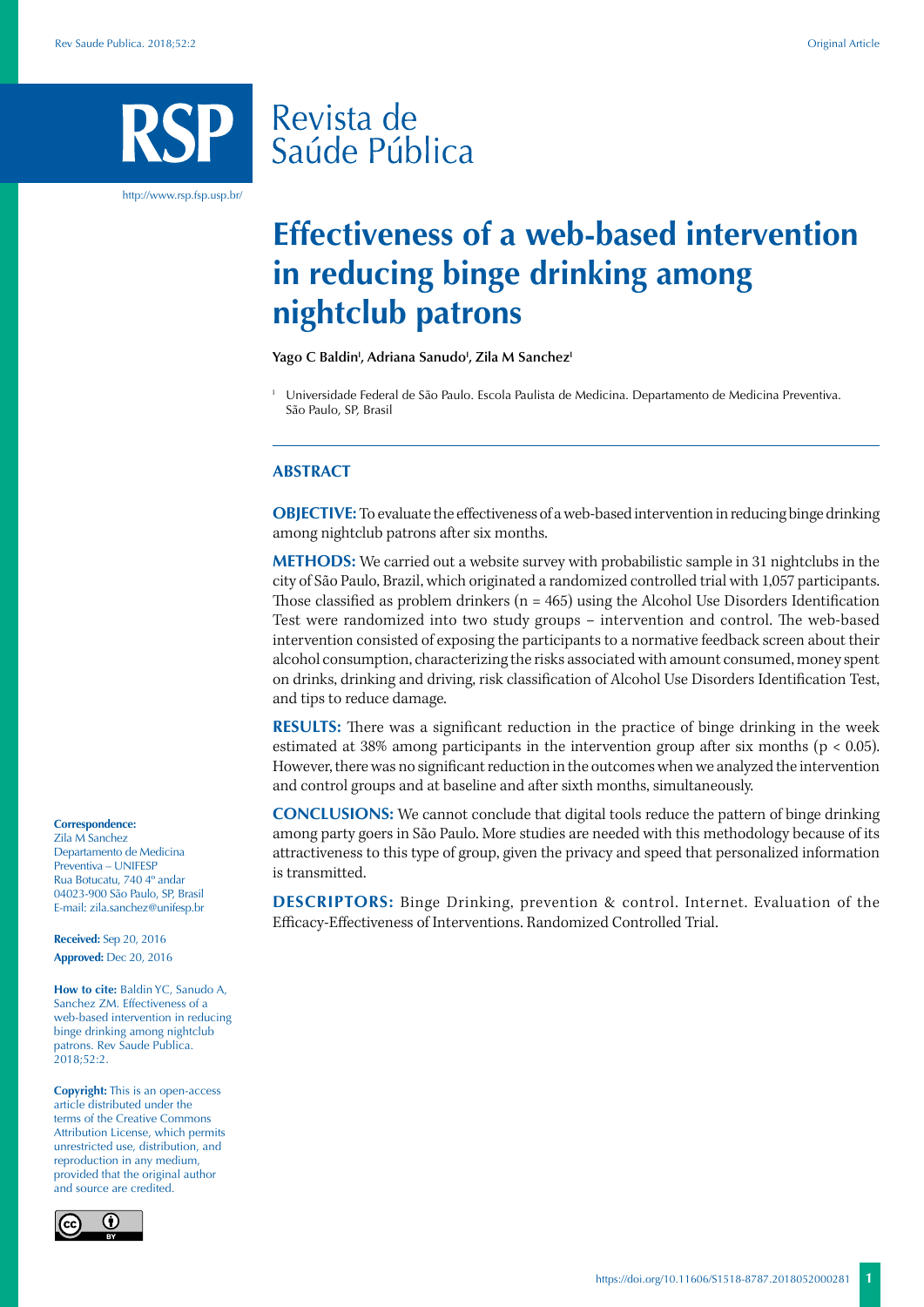# **INTRODUCTION**

Nightclubs are an important place for leisure and entertainment for young persons<sup>1</sup>. They are an environment where changes in social patterns are tolerated and pleasure is stimulated<sup>2</sup> and, together with the abusive alcohol consumption, they contribute with the increased risk exposure of nightclub patrons, such as physical or sexual violence<sup>3</sup>, aggressions, and conduct violations<sup>4</sup>. Binge drinking (BD)<sup>5</sup> is common in nightclubs, which can be defined as the consumption of at least four doses of alcohol in a single occasion for women and five doses for men<sup>6</sup>. This practice can increase the chance of harmful consequences from alcohol abuse<sup>7</sup>, as it is associated with higher chances of sexual abuse, suicide attempts, unprotected sex, unwanted pregnancies, drunkenness, falls, accidents, and inflammatory diseases<sup>8</sup>.

In order to reduce the consumption of alcohol and other drugs, recent web-based interventions (i.e., offered over the Internet) have been tested in developed countries, especially among young persons or students<sup>9,10</sup>, using personalized normative feedback messages<sup>11,12</sup>. Personalized messages address educational information about alcohol use, personal messages about the drinking profile of participants, risk factors and harmful consequences, costs associated with consumption, comparisons with other profiles, and tips for harm reduction<sup>13,14</sup>, by confronting individual consumption with population consumption or by providing ways on how to change behavior<sup>15</sup>. The advantage of this type of tool is that it can be used on a large scale because it is easy to access and has a low cost<sup>16</sup>, besides respecting the privacy of participants<sup>17</sup>.

International studies have shown a significant reduction in the practice of BD in university students after six months of personalized normative feedback via the Internet<sup>18,19</sup>. Kypri et al. have observed a significant reduction of 11% in the total volume of alcohol consumed after six months, reducing personal, sexual, and legal problems related to alcohol, and a significant reduction of 19% in relation to academic problems, such as failure to perform tasks because of alcohol consumption $20,21$ .

Although Brazil has broad Internet  $access^{22}$ , web-based interventions aimed at reducing alcohol abuse in the population have been used only recently<sup>23</sup>, even though it is clear that this type of tool must be implemented in the country following adaptations that take into account cultural differences<sup>24</sup>. Therefore, the introduction of interventions among party goers to reduce problems related to BD is a necessary and promising field of activity<sup>25</sup>, which makes this an innovative study. Thus, the objective of this study was to evaluate the effectiveness of a web-based intervention in reducing the practice of BD and its lack of control among nightclub patrons after six months.

# **METHODS**

#### **Sample of the Website Survey**

The data used in this study originated from a website survey<sup>26</sup> carried out to diagnose drug use and other risk behaviors among party goers in the city of São Paulo, Brazil, in 2013<sup>27-29</sup>. In this study, nightclubs were defined as any establishment that presented control of entry and exit, sale of alcoholic beverages, and dance floor. Details of the cross-sectional study are found in Sanchez et al.28

## **Data Collection, Instruments, and Variables**

Figure 1 shows the flowchart for recruiting nightclub patrons, data collection, and participation in the intervention, from the beginning of the website survey to the sixth month of follow-up. The individuals selected in the queues of nightclubs participated in the study in three stages<sup>26</sup>: 1) in a face-to-face interview at the entrance and exit of the party,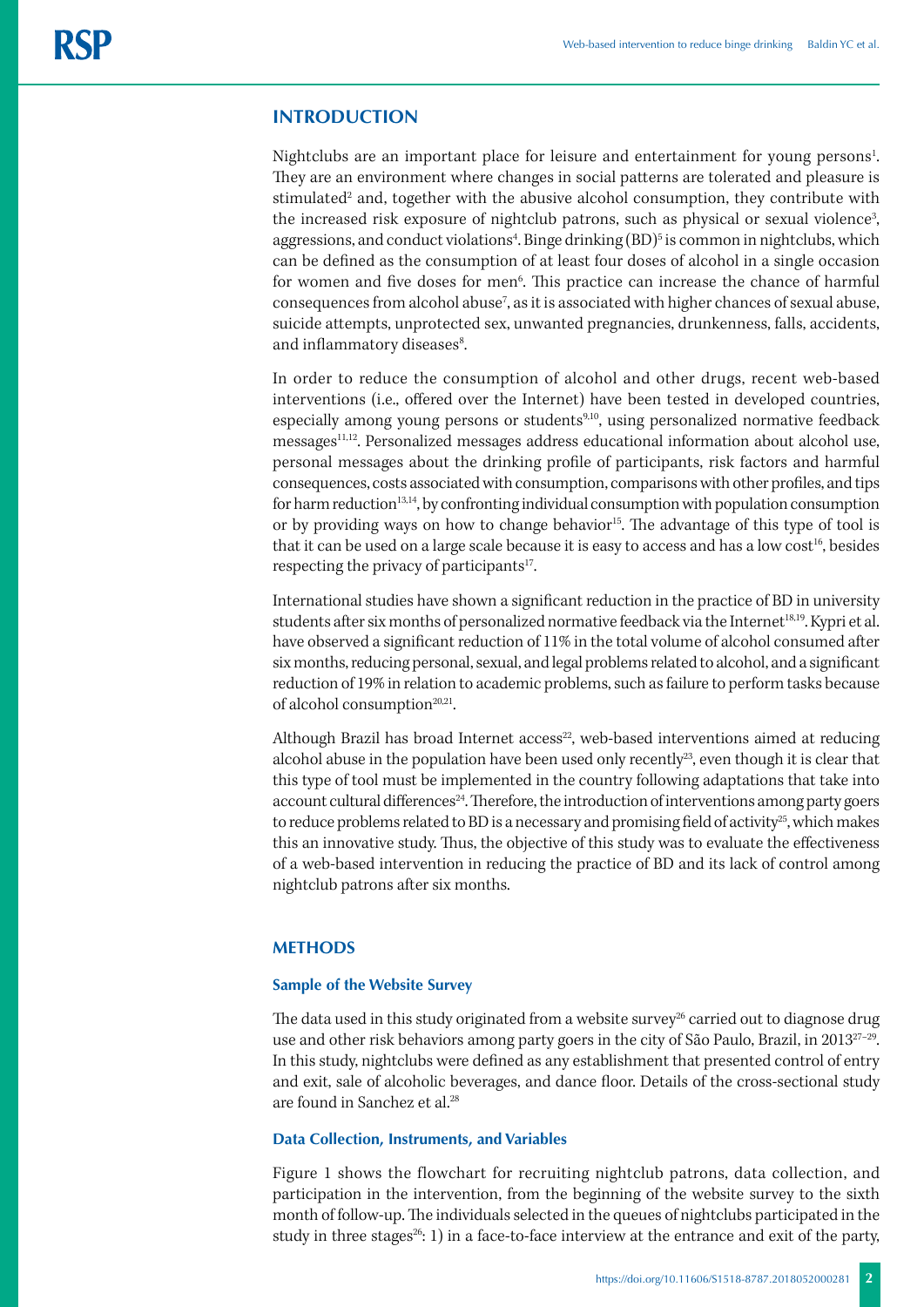

RCT: randomized controlled trial

**Figure 1.** Flowchart for recruiting party goers and participation in the randomized controlled trial for the evaluation of a web-based intervention with normative feedback to reduce alcohol abuse. São Paulo, Brazil, 2013.

2) answering an online questionnaire the next day, and 3) participating in the randomized controlled trial (RCT).

We systematically approached 3,063 subjects in the queues to enter 31 parties, so that the last one of every three individuals was invited to participate in the project. The inclusion criteria were: intention to enter the party and being at least 18 years old. In the case of refusal, data on age and sex were recorded and the next person was approached. A total of 2,422 subjects agreed to participate in the study (acceptance of 79%), who answered an interview about sociodemographic variables, patterns of alcohol consumption, and risk behaviors in parties in the 12 months before the interview; we also measured the alcohol concentration in the exhaled air at the time of the interview using a breathalyzer.

At the exit of the nightclub, those who had been interviewed at the entrance (identified via a bracelet with a unique numerical code) were asked to answer a new interview. Then, we gave them a folder with information about participation in an online research.

On the day after recruitment, we sent the link of a post-party questionnaire, subdivided into two modules, by e-mail to the 1,833 participants of the exit interview. Of these, 1,222 accessed the questionnaire (acceptance of 67%). The questionnaire included questions regarding the risk behaviors of participants after leaving the nightclub, alcohol expenses, higher amount of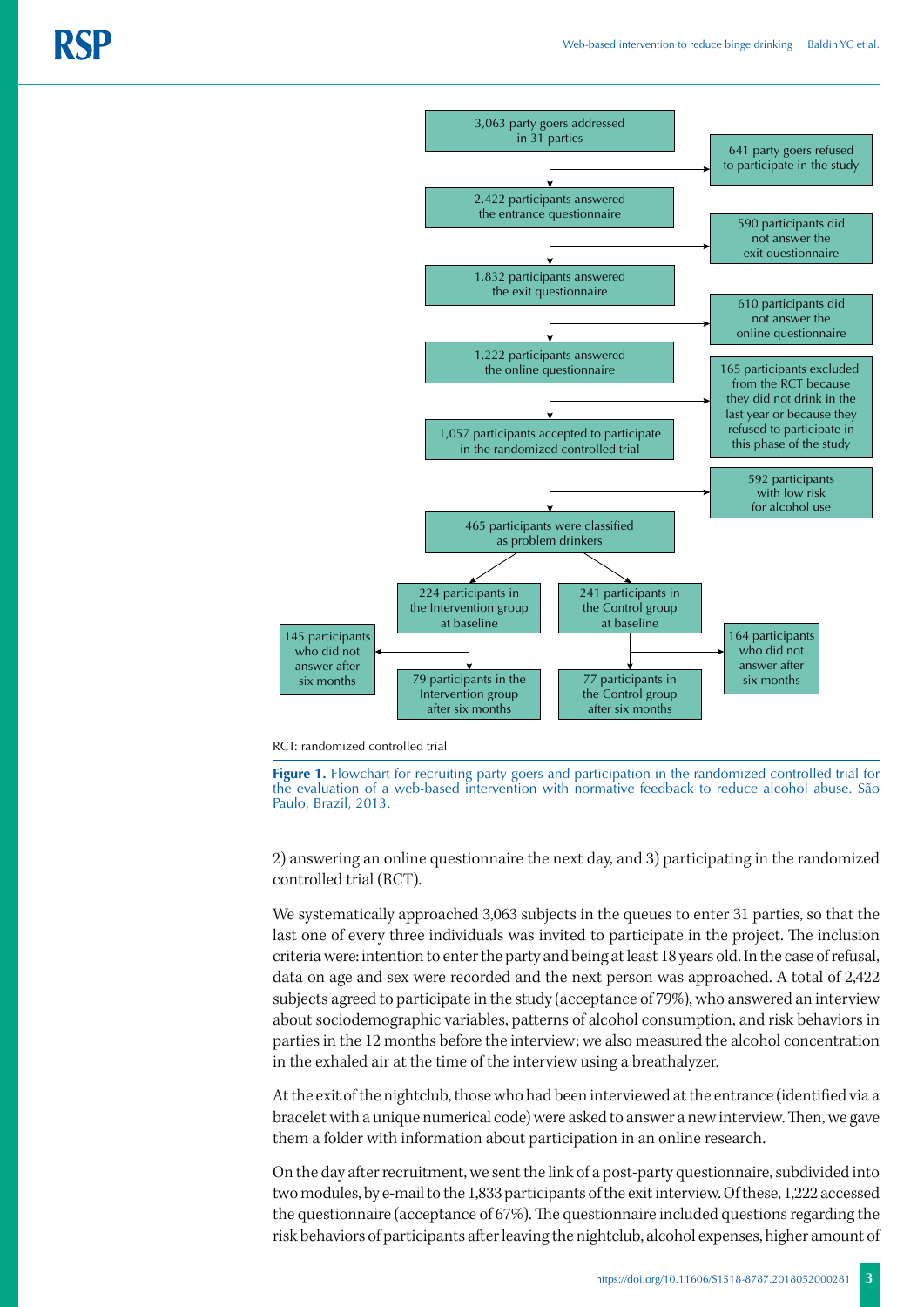doses consumed, time of consumption, type of drink, and the evaluation of the Alcohol Use Disorders Identification Test (AUDIT), which has 10 questions producing a score ranging from zero to 40 that classifies the pattern of alcohol consumption into four risk levels (low risk use, risk use, harmful use, dependence).

The AUDIT has been developed by the World Health Organization (WHO) to identify the frequency, amount, and consequences of alcohol abuse<sup>30</sup>. As an evaluation tool, the AUDIT has shown an increasing number of evidence of being a rapid and successful methodology to identify these standards<sup>31</sup>. In this study, we used AUDIT to identify patterns of alcohol consumption among party goers and to select them for an RCT for a web-based intervention with personalized normative feedback.

In this study, we analyzed the following outcome variables: binge drinking in the month  $(BD<sub>month</sub>)$ , binge drinking in the week  $(BD<sub>week</sub>)$ , and lack of control over drinking behavior (lack of control); the last two come from the AUDIT and the first one is an extra question.

The  $BD_{\text{month}}$  refers to the following question (extra-AUDIT): "In the last four weeks, what was the highest amount of standard doses of alcohol you consumed on a single occasion?" This was an open question and we categorized the response of five or more doses as "yes" and the response of less than five as "no".

The BD<sub>week</sub> refers to question three of the AUDIT: "How often do you have five or more drinks on one occasion?". We categorized as "yes" the response "Weekly" and "Daily or almost daily" and as "no" the response "Never", "Less than monthly", and "Monthly". We highlight that we chose to use the option of five doses based on an average concentration of 12 g of ethanol per dose, following the original guidance of the AUDIT which presupposes 60 g of ethanol or more for this question. Thus, the dose options presented to the participant were 330 ml of beer (1 can; 4.7% ethanol / 130 ml wine; 12% ethanol / 40 ml distillate; 39% ethanol).

Lack of control over drinking behavior refers to question four of the AUDIT "How often during the last year have you found that you were not able to stop drinking once you had started?" We categorized as "yes" the responses "Less than monthly", "Monthly", "Weekly", and "Daily or almost daily", and as "no" the responses "Never".

The sociodemographic data were taken from the initial database, that is, the one from the face-to-face interviews at the entrance of the nightclubs, as described in Santos et al.<sup>32</sup> The sociodemographic adjustment variables used were: sex (male, female), age, and socioeconomic status, obtained from the Brazilian Association of Population Studies (ABEP, 2012)<sup>33</sup> (A = high,  $B = \text{medium-high}, C = \text{average}, D = \text{medium-low}, E = \text{low; the } C, D, \text{and } E \text{ classes were grouped}$ because of the small amount of sample).

## **Randomized Controlled Trial Procedures**

Of the 1,222 nightclub patrons who accessed the online questionnaire, a total of 1,057 had consumed alcohol in the last year and agreed to participate (acceptance of 86.5%) in the RCT. Allocation in the groups was randomized and stratified, performed on the website itself, using a stratified permuted block randomization algorithm, considering the following categories for each of the three randomization strata: 1) sex ( female, male), 2) age group (18–24, 25–34, 35+), and 3) pattern of alcohol consumption (AUDIT classification in four categories, that is, 0–7, 8–14, 15–19, 20–40 points). At the end of the randomization, we obtained an intervention group with 515 (48.7%) participants and a control group with 542 (51.3%) participants.

After the initial evaluation, we applied the web-based intervention of personalized normative feedback, which followed the model adopted by Kypri et al.19 For the subjects of the intervention group, we exposed them to a customized normative feedback screen on the risks associated with alcohol consumption, consisting of four parts: 1) feedback on the level of alcohol consumed at the investigated moment with standardized information for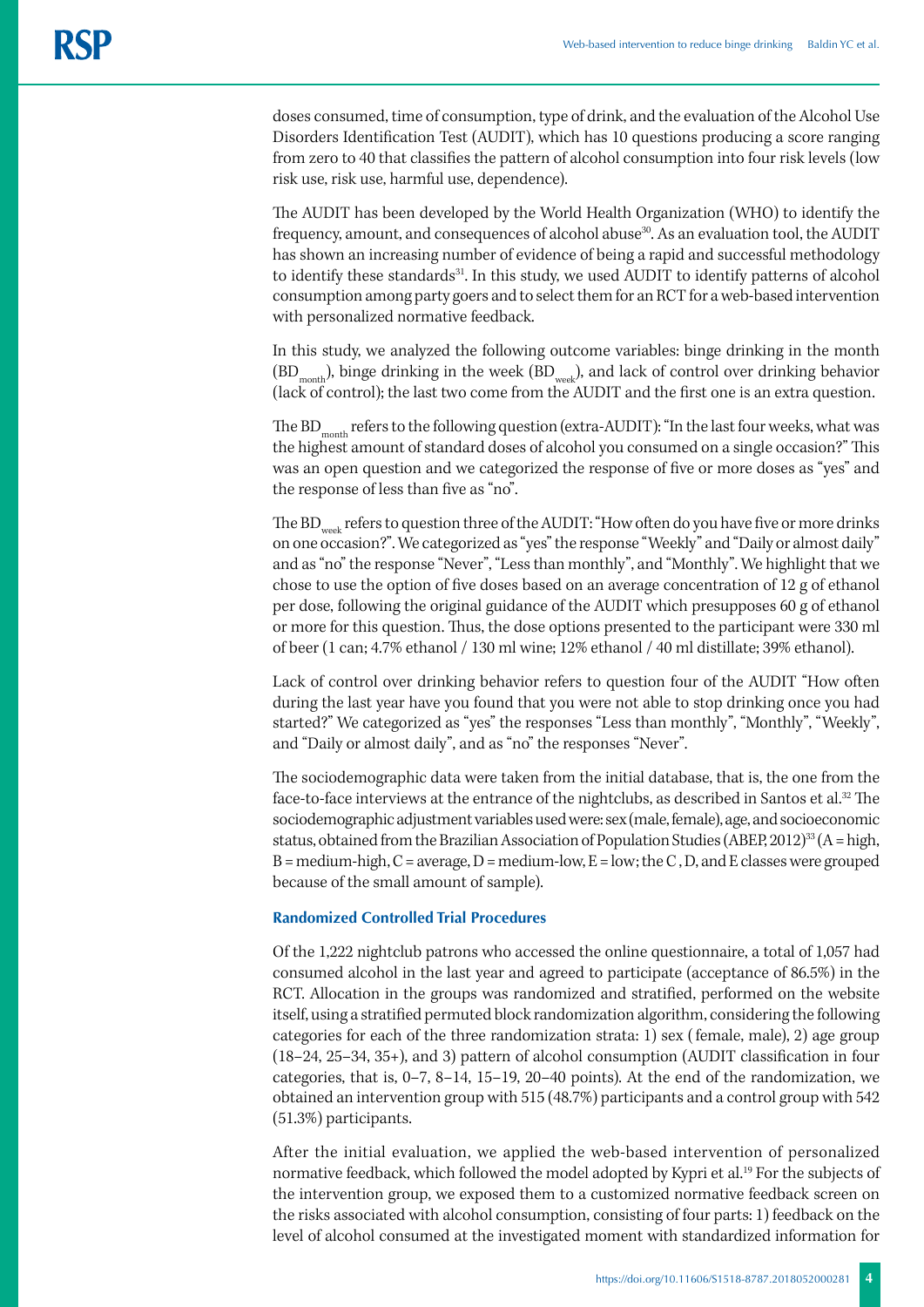each risk level (organic and mental health, as well as social complications), 2) information on social norms with bar graphs of the percentage of Brazilians, in the same age group and sex, who reported drinking less alcohol, emphasizing how this behavior is atypical for the general population (data from the general population of the household survey on alcohol of 200634), 3) personalized estimate of financial expenses with alcohol per month and year, and 4) general information with data to minimize the adverse consequences of alcohol consumption. Participants of the control group received no intervention and only answered the questionnaire.

In this study, we included participants with scores greater than or equal to eight in the AUDIT, that is, those classified by the AUDIT as problem drinkers (AUDIT score  $\geq 8$ ). Of the 1,057 participants randomized in both groups, 465 (44.0%) met the inclusion criteria.

Six months after the initial response, all 465 participants were contacted by e-mail containing the link to a new questionnaire to be completed for a new evaluation. If they did not respond to the questionnaire within three days, we sent a new link, in addition to a SMS, informing them about the e-mail. After three e-mails sent without an answer, the participant was contacted by telephone and informed about the link sent. The logistics of sending e-mails, SMS, and later telephone calls was the same used in the different times of the study.

## **Statistical Analysis**

Qualitative variables were described as number  $(n)$  and percentage  $(\%)$ , while quantitative variables were described as mean and standard deviation. We evaluated the association between qualitative variables using Pearson's chi-square test or Fisher's exact test when one or more expected values were less than five. The comparison of the quantitative variables according to a dichotomous qualitative variable was performed using Student's t-test.

We analyzed the outcome variables using generalized linear models with panel data using the "xtlogit" procedure (Stata/SE 13.1 for Windows – StataCorp). All models included group effect (intervention or control), time (baseline or six months of follow-up), and group-time interaction. The interaction term allowed us to evaluate the effect of the intervention between the two evaluations. The results were presented as crude odds ratio (OR<sub>c</sub>) and respective 95% confidence interval (95%CI). In addition to this model, a new model was adjusted for each of the outcome variables, taking into account sex, age, and socioeconomic class, as well as the parameters already described. These results were expressed as adjusted odds ratios  $\left(OR_{\text{adv}}\right)$  and respective 95%CI. The predictors were considered as fixed factors in the models.

We compared the data on sex, age, socioeconomic class, AUDIT score at baseline, and allocation group among the participants who answered the six-month follow-up *versus* those who did not. This was done to verify if the data of the respondents remained homogeneous regarding the initial sample and to show whether the non-response to the follow-up was different according to the randomization group.

Participants were analyzed in the group for which they were randomized at baseline, in the so-called intention-to-treat (ITT) analysis. We also performed a reanalysis of the data using the Last Observation Carried Forward (LOCF) method; that is, for the participants who did not respond the six-month follow-up, we considered the response at baseline.

Throughout the statistical analysis, we adopted a significance level of 5%.

## **Ethics**

The study was approved by the Research Ethics Committee of the Universidade Federal de São Paulo (Process 21477), conducted in 2013 and 2014 and registered in the REBEC (Brazilian Registries of Clinical Trials, Ministry of Health), as RBR-35bkzc.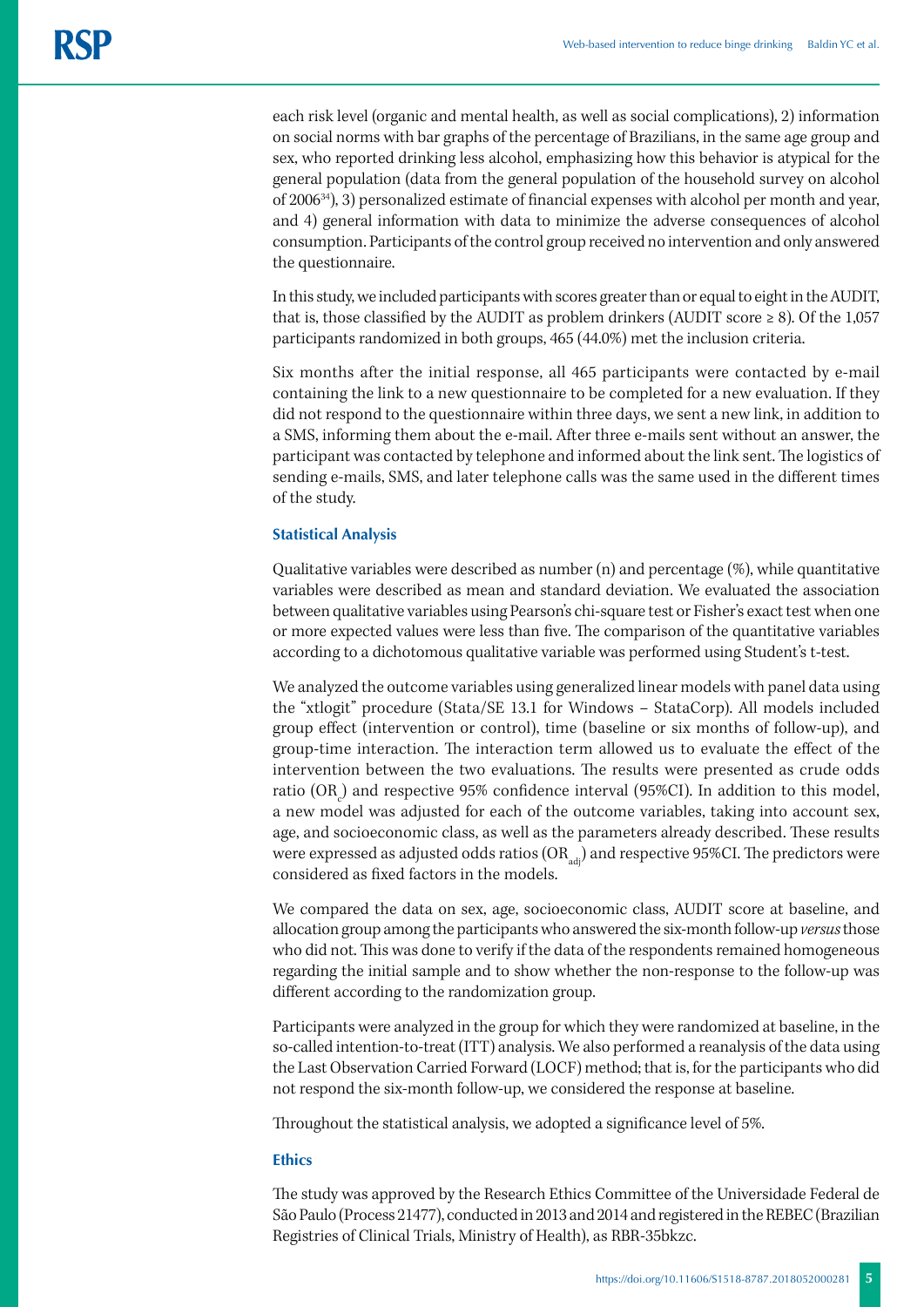## **RESULTS**

Of the 1,832 nightclub patrons invited to respond to the online questionnaire sent by e-mail, 610 (33.3%) did not respond (Figure 1). Of this total, 1,057 (86.5%) accepted to participate in the RCT, of which 465 (44.0%) had an AUDIT score greater than or equal to eight – "problem drinkers" – and were then randomized into two groups: intervention  $(n = 224)$  and control  $(n = 241)$ .

Thus, 465 patrons (44.0%, 95%CI 41.0–47.0) were classified as "problem drinkers". Of these, 344 (74.0%, 95%CI 69.7–77.9) and 256 (55.2%, 95%CI 50.5–59.7) individuals responded "yes" for  $BD_{\text{month}}$  and  $BD_{\text{week}}$ , respectively. Approximately 50% of these problem drinkers reported a lack of control over drinking behavior (n = 231, 95%CI 45.1–54.4).

According to Table 1, the intervention and control groups were homogeneous regarding the variables of age ( $p = 0.237$ ), sex ( $p = 0.099$ ), ABEP socioeconomic status ( $p = 0.852$ ), and AUDIT score ( $p = 0.332$ ).

At the six-month follow-up, we obtained the response of 79 (50.6%) participants from the intervention group and 77 (49.4%) participants from the control group. Table 2 shows the attrition results of the sociodemographic data, AUDIT score at baseline, and allocation group among these 156 respondents *versus* nonresponders. There was no statistically significant difference between participants who answered the questionnaire after six months *versus* nonresponders.

Table 3 presents the summary measures for the outcomes evaluated at baseline and after six months of follow-up, according to group. We can observe that there was no significant difference between the two groups in either of the two moments of evaluation. We also observed no significant effect of the intervention after six months of follow-up in any of the evaluated outcomes. However, the OR of the intervention effect at six months for the outcomes evaluated are less than 1, showing that the intervention group presented a decrease in  $BD_{month}$ ,  $BD_{week}$ , and lack of control when compared to the control group.

|                    | <b>Total</b><br>$(n = 465)$<br>$\frac{0}{0}$<br>$\mathbf n$ |           |             | <b>Group</b>                       |                              |             |          |       |
|--------------------|-------------------------------------------------------------|-----------|-------------|------------------------------------|------------------------------|-------------|----------|-------|
| <b>Variable</b>    |                                                             |           |             | <b>Intervention</b><br>$(n = 224)$ | <b>Control</b>               | $(n = 241)$ | t        | p     |
|                    |                                                             |           | $\mathbf n$ | $\frac{0}{0}$                      | $\frac{0}{0}$<br>$\mathbf n$ |             |          |       |
| Age (years)        |                                                             |           |             |                                    |                              |             | $-1.265$ | 0.237 |
| Average (SD)       |                                                             | 24.7(6.0) | 24.3(5.7)   |                                    | 25.0(6.2)                    |             |          |       |
| Minimum-Maximum    |                                                             | $18 - 55$ |             | $18 - 50$                          |                              | $18 - 55$   |          |       |
| Sex                |                                                             |           |             |                                    |                              |             | 2.729    | 0.099 |
| Male               | 300                                                         | 64.5      | 136         | 60.7                               | 164                          | 68.0        |          |       |
| Female             | 165                                                         | 35.5      | 88          | 39.3                               | 77                           | 32.0        |          |       |
| ABEP               |                                                             |           |             |                                    |                              |             | 3.744    | 0.852 |
| A                  | 139                                                         | 29.9      | 68          | 30.4                               | 71                           | 29.5        |          |       |
| B                  | 261                                                         | 56.1      | 123         | 54.9                               | 138                          | 57.2        |          |       |
| $C, D,$ or E       | 65                                                          | 14.0      | 33          | 14.7                               | 32                           | 13.3        |          |       |
| <b>AUDIT</b> score |                                                             |           |             |                                    |                              |             | $-1.050$ | 0.332 |
| Average (SD)       | 12.6(4.1)                                                   |           | 12.4(4.0)   |                                    | 12.8(4.2)                    |             |          |       |
| Minimum-Maximum    | $8 - 33$                                                    |           | $8 - 27$    |                                    | $8 - 33$                     |             |          |       |
| <b>AUDIT</b>       |                                                             |           |             |                                    |                              |             | 0.940    | 0.639 |
| Risk use           | 333                                                         | 71.6      | 164         | 73.2                               | 169                          | 70.1        |          |       |
| Harmful use        | 100                                                         | 21.5      | 47          | 21.0                               | 53                           | 22.0        |          |       |
| Dependence         | 32                                                          | 6.9       | 13          | 5.8                                | 19                           | 7.9         |          |       |

**Table 1.** Distribution of the 465 participants according to group, sociodemographic data, and AUDIT score at baseline.

SD: standard deviation; t: chi-square value or t-test; ABEP: Brazilian Association of Population Studies; AUDIT: Alcohol Use Disorders Identification Test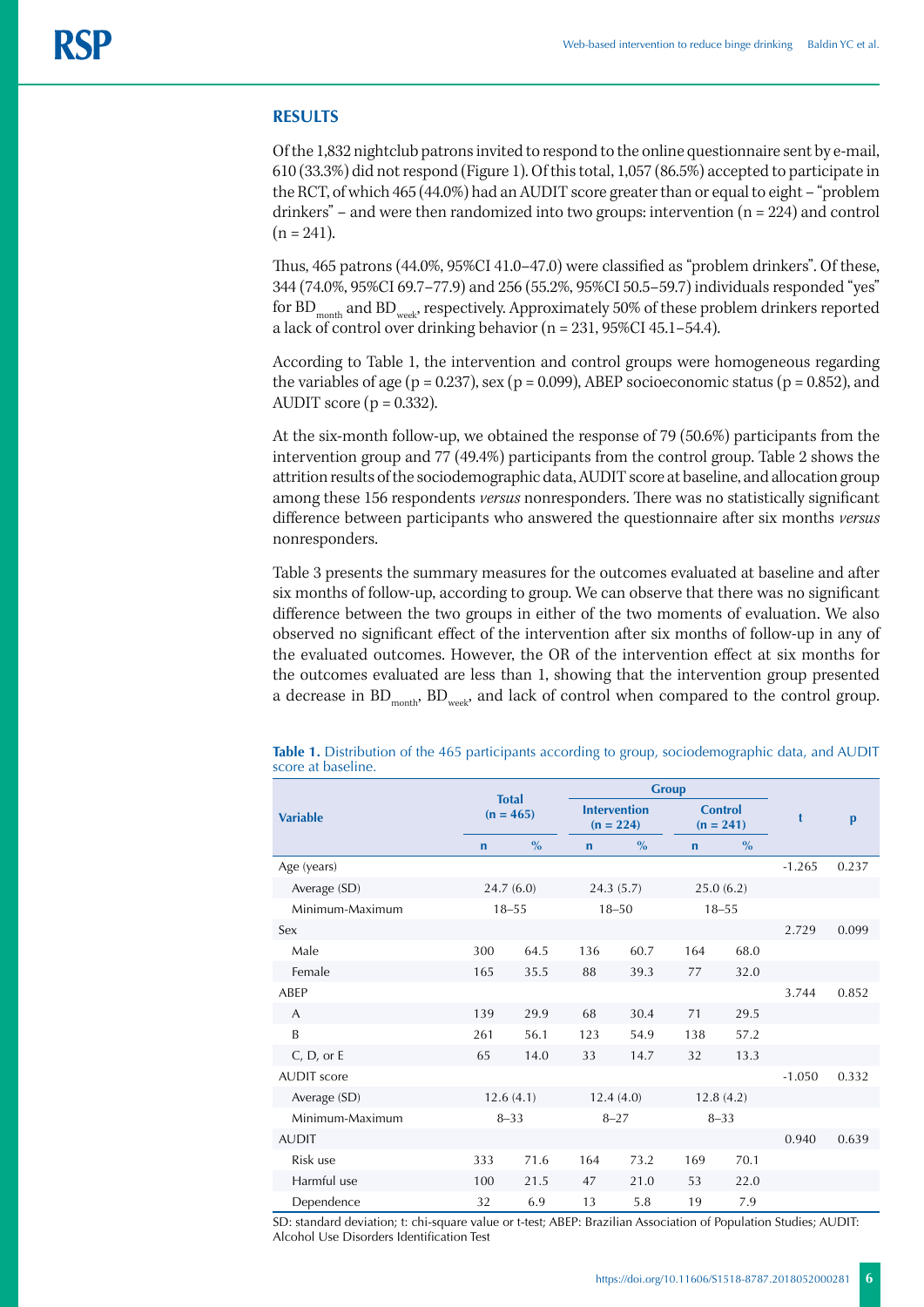|                                  |              | <b>Total</b>  |             | <b>Participants</b> |             | <b>Losses</b> |          |              |
|----------------------------------|--------------|---------------|-------------|---------------------|-------------|---------------|----------|--------------|
| <b>Variable</b>                  |              | $(n = 465)$   |             | $(n = 156)$         |             | $(n = 309)$   | t        | $\mathbf{p}$ |
|                                  | $\mathsf{N}$ | $\frac{9}{6}$ | $\mathbf n$ | $\%$                | $\mathbf n$ | $\frac{0}{0}$ |          |              |
| Group                            |              |               |             |                     |             |               | 0.573    | 0.449        |
| Intervention                     | 224          | 48.2          | 79          | 50.6                | 145         | 46.9          |          |              |
| Control                          | 241          | 51.8          | 77          | 49.4                | 164         | 53.1          |          |              |
| Age (years)                      |              |               |             |                     |             |               | 0.171    | 0.865        |
| Average (SD)                     |              | 24.7(6.0)     |             | 24.7(5.4)           | 24.6(6.2)   |               |          |              |
| Minimum-Maximum                  |              | $18 - 55$     |             | $18 - 50$           | $18 - 55$   |               |          |              |
| Sex                              |              |               |             |                     |             |               | 0.005    | 0.942        |
| Male                             | 300          | 64.5          | 101         | 64.7                | 199         | 64.4          |          |              |
| Female                           | 165          | 35.5          | 55          | 35.3                | 110         | 35.6          |          |              |
| ABEP                             |              |               |             |                     |             |               | 0.954    | 0.621        |
| A                                | 139          | 29.9          | 51          | 32.7                | 88          | 28.5          |          |              |
| B                                | 261          | 56.1          | 85          | 54.5                | 176         | 57.0          |          |              |
| $C, D,$ or E                     | 65           | 14.0          | 20          | 12.8                | 45          | 14.5          |          |              |
| Initial AUDIT <sub>score</sub>   |              |               |             |                     |             |               | $-0.678$ | 0.542        |
| Average (SD)                     | 12.6(4.1)    |               | 12.4(4.1)   |                     | 12.7(4.1)   |               |          |              |
| Minimum-Maximum                  | $8 - 33$     |               | $8 - 27$    |                     | $8 - 33$    |               |          |              |
| Initial $_{\text{\tiny{AUDIT}}}$ |              |               |             |                     |             |               | 0.111    | 0.940        |
| Risk use                         | 333          | 71.6          | 113         | 72.5                | 220         | 71.2          |          |              |
| Harmful use                      | 100          | 21.5          | 33          | 21.1                | 67          | 21.7          |          |              |
| Dependence                       | 32           | 6.9           | 10          | 6.4                 | 22          | 7.1           |          |              |

Table 2. Distribution of 465 party goers according to the response to the six months of follow-up.

SD: standard deviation; t: chi-square value or t-test; ABEP: Brazilian Association of Population Studies; Initial AUDIT: Initial Alcohol Use Disorders Identification Test

#### **Table 3.** Comparisons between groups in both times and intervention effect in six months (group and time interaction) for ITT and LOCF analysis.

|                                         |                                    | <b>Groups</b> |               |                               |               |               |                                        |               |              |               |                                                |       |                                  |       |
|-----------------------------------------|------------------------------------|---------------|---------------|-------------------------------|---------------|---------------|----------------------------------------|---------------|--------------|---------------|------------------------------------------------|-------|----------------------------------|-------|
| <b>Variable</b>                         | <b>Intervention</b><br>$(n = 224)$ |               |               | <b>Control</b><br>$(n = 241)$ |               |               | Comparison between groups <sup>a</sup> |               |              |               | Intervention effect in six months <sup>b</sup> |       |                                  |       |
|                                         | $\mathbf n$                        | $\%$          | 95%Cl         | $\mathbf n$                   | $\frac{0}{0}$ | 95%CI         | $OR_c^a$                               | 95%CI         | $OR_{adj}^b$ | 95%CI         | $OR_c^a$<br>$(95\% CI)$                        | p     | $OR_{adj}^b$<br>$(95\%$ CI)      | p     |
| Intention-to-treat - ITT                |                                    |               |               |                               |               |               |                                        |               |              |               |                                                |       |                                  |       |
| $\mathsf{BD}_\mathsf{month}$            |                                    |               |               |                               |               |               |                                        |               |              |               |                                                |       |                                  |       |
| Baseline                                | 161                                | 71.9          | $66.0 - 77.8$ | 183                           | 75.9          | $70.5 - 81.3$ | 0.81                                   | $0.53 - 1.23$ | 0.79         | $0.52 - 1.20$ | 0.97<br>0.930<br>$(0.48 - 1.94)$               |       | 0.98<br>$(0.49 - 1.98)$          | 0.959 |
| Six months                              | 51                                 | 63.9          | $53.3 - 73.8$ | 54                            | 69            | 59.0-79.0     | 0.78                                   | $0.41 - 1.49$ | 0.77         | $0.40 - 1.48$ |                                                |       |                                  |       |
| $\mathsf{BD}_\mathsf{week}$             |                                    |               |               |                               |               |               |                                        |               |              |               |                                                |       |                                  |       |
| <b>Baseline</b>                         | 119                                | 53.4          | $46.5 - 59.9$ | 137                           | 56.8          | $50.6 - 63.1$ | 0.87                                   | $0.60 - 1.25$ | 0.91         | $0.63 - 1.31$ | 0.92<br>0.795<br>$(0.52 - 1.66)$               |       | 0.92<br>$(0.51 - 1.67)$          | 0.794 |
| Six months                              | 32                                 | 41.8          | $31.8 - 51.8$ | 34                            | 47.2          | 37.0-57.4     | 0.80                                   | $0.45 - 1.44$ | 0.84         | $0.46 - 1.51$ |                                                |       |                                  |       |
| Lack of control                         |                                    |               |               |                               |               |               |                                        |               |              |               |                                                |       |                                  |       |
| Baseline                                | 111                                | 49.8          | $43.2 - 56.3$ | 120                           | 49.8          | $43.5 - 56.1$ | 0.99                                   | $0.69 - 1.44$ | 1.01         | $0.69 - 1.45$ | 0.56                                           |       | 0.55                             | 0.058 |
| Six months                              | 35                                 | 43.9          | 33.6–54.2     | 49                            | 58.4          | $48.1 - 68.7$ | 0.56                                   | $0.30 - 1.01$ | 0.55         | $0.30 - 1.01$ | $(0.30 - 1.03)$                                | 0.062 | $(0.30 - 1.02)$                  |       |
| Last Observation Carried Forward - LOCF |                                    |               |               |                               |               |               |                                        |               |              |               |                                                |       |                                  |       |
| $BD$ <sub>month</sub>                   |                                    |               |               |                               |               |               |                                        |               |              |               |                                                |       |                                  |       |
| <b>Baseline</b>                         | 161                                | 71.9          | $66.0 - 77.8$ | 183                           | 75.9          | $70.5 - 81.3$ | 0.81                                   | $0.53 - 1.23$ | 0.79         | $0.52 - 1.20$ | 0.98<br>0.901<br>$(0.75 - 1.29)$               |       | 0.99<br>$(0.74 - 1.31)$          | 0.928 |
| Six months                              | 161                                | 68.3          | $62.2 - 74.4$ | 183                           | 73            | 67.4-78.6     | 0.80                                   | $0.53 - 1.19$ | 0.78         | $0.52 - 1.16$ |                                                |       |                                  |       |
| $\mathsf{BD}_\mathsf{week}$             |                                    |               |               |                               |               |               |                                        |               |              |               |                                                |       |                                  |       |
| <b>Baseline</b>                         | 119                                | 53.4          | $46.8 - 59.9$ | 137                           | 56.8          | $50.6 - 63.1$ | 0.87                                   | $0.60 - 1.25$ | 0.91         | $0.62 - 1.31$ | 0.94<br>0.591<br>$(0.76 - 1.17)$               |       | 0.94<br>0.580<br>$(0.75 - 1.17)$ |       |
| Six months                              | 111                                | 49.8          | $43.2 - 56.3$ | 132                           | 54.8          | $48.5 - 61.0$ | 0.82                                   | $0.57 - 1.18$ | 0.85         | $0.59 - 1.23$ |                                                |       |                                  |       |
| Lack of control                         |                                    |               |               |                               |               |               |                                        |               |              |               |                                                |       |                                  |       |
| Baseline                                | 111                                | 49.8          | $43.2 - 56.3$ | 120                           | 49.8          | $43.5 - 56.1$ | 0.99                                   | $0.69 - 1.44$ | 1.00         | $0.69 - 1.45$ | 0.90                                           |       | 0.90                             | 0.352 |
| Six months                              | 106                                | 47.5          | $41.0 - 54.1$ | 121                           | 50.2          | 43.9-56.5     | 0.90                                   | $0.62 - 1.29$ | 0.90         | $0.62 - 1.30$ | $(0.72 - 1.12)$                                | 0.352 | $(0.71 - 1.13)$                  |       |

ITT: intention-to-treat analysis; LOCF: last observation carried forward;  $BD_{month}$ : binge drinking in the month;  $BD_{week}$ : binge drinking in the week <sup>a</sup> Reference: control group.

b Generalized linear model with Stata xtlogit procedure adjusted by group effect, time, group\*time, sex, age, and ABEP. Reference: control group.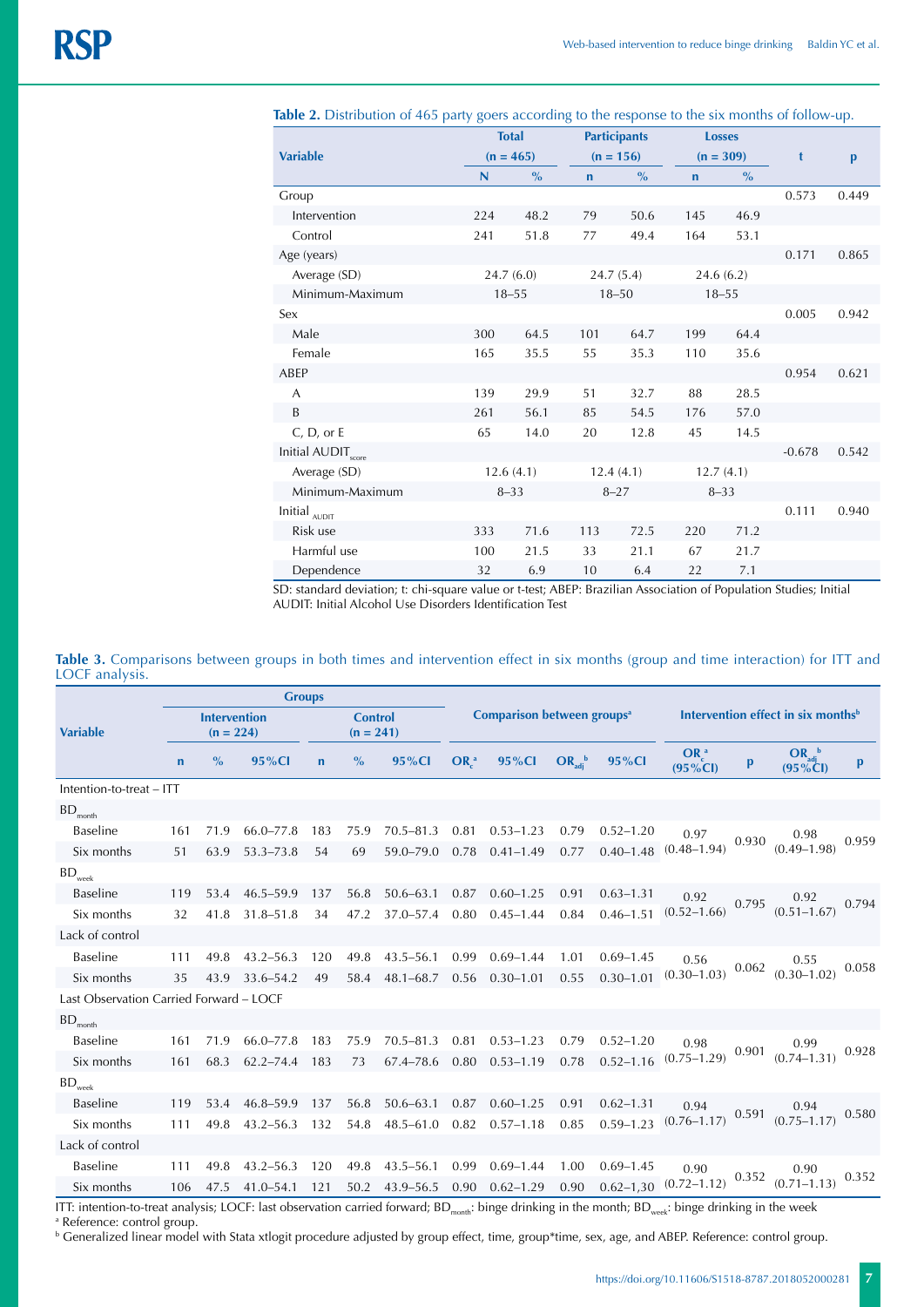

BD<sub>month</sub>: episode of binge drinking in the last thirty days (month); BD<sub>week</sub>: episode of binge drinking in the last seven days (week); Int: Intervention; Ctl: Control; LackControl: Lack of control over drinking behavior (lack of control); OR<sub>sdi</sub>: odds ratio obtained by generalized linear model with Stat xtlogit procedure adjusted by group, time, group\*time, sex, age, and socioeconomic class. The OR values represented have as reference the baseline (moment 0)

**Figure 2.** Forest plot for the comparison of intragroup proportion changes, comparing baseline (0) and six months of follow-up, for each outcome evaluated.  $(n = 465)$ 

In addition, we can note a marginally significant result ( $p = 0.058$ ) for the intervention effect in reducing the prevalence of lack of control over drinking behavior ( $OR_{\text{adv}} = 0.55$ , 95%CI 0.30–1.02). However, when data are imputed via LOCF, there is no trend of significance for the intervention effect on lack of control over drinking.

Figure 2 shows the comparison of the time outcomes for each group evaluated. There was a significant effect of the intervention group for  $\mathrm{BD}_{\mathrm{week}}$  that is, we observed a reduction of 38% (p = 0.026) in the sixth month of follow-up in the practice of binge drinking in the week, after adjusting for sex, age, and socioeconomic class, when compared to baseline; for the control group, no significant effect was observed ( $p = 0.062$ ) for this same outcome.

# **DISCUSSION**

The results presented here are part of the first epidemiologic research in Brazil on risk behavior in parties in the city of São Paulo, Brazil. The study investigated the effect of an online intervention after six months to reduce the practice of BD among nightclub patrons. The main finding was the reduction in 38% of the report of  $BD_{week}$  after six months of exposure to the intervention. The group of problem drinkers accounted for 44% of the respondents in the parties of the city and, therefore, require immediate intervention or treatment<sup>30</sup>. The results also showed that most subjects who chose to participate in the RCT were male (64.5%) and belonged to the socioeconomic classes A or B (86%). Average age was 24.7 years.

The sociodemographic data of the participants of the intervention corroborate the data of Siliquini et al.<sup>7</sup>, who have found a proportion of 67.9% of men, aged between 20 and 24 years, and with high education level, suggesting good socioeconomic class, in nightclubs in six European countries. Another Brazilian study, conducted in Belo Horizonte, State of Minas Gerais, with 913 persons who had left leisure environments such as bars and parties, has found a population of 80% of males, aged between 18 and 30 years, and with a family income greater than eight minimum wages<sup>35</sup>.

Web-based interventions based on custom normative feedback are most commonly applied to college students<sup>13</sup>. Kypri et al.<sup>19</sup>, in a study with 2,435 New Zealand university students who were problem drinkers according to the AUDIT classification, have found a reduction of 9%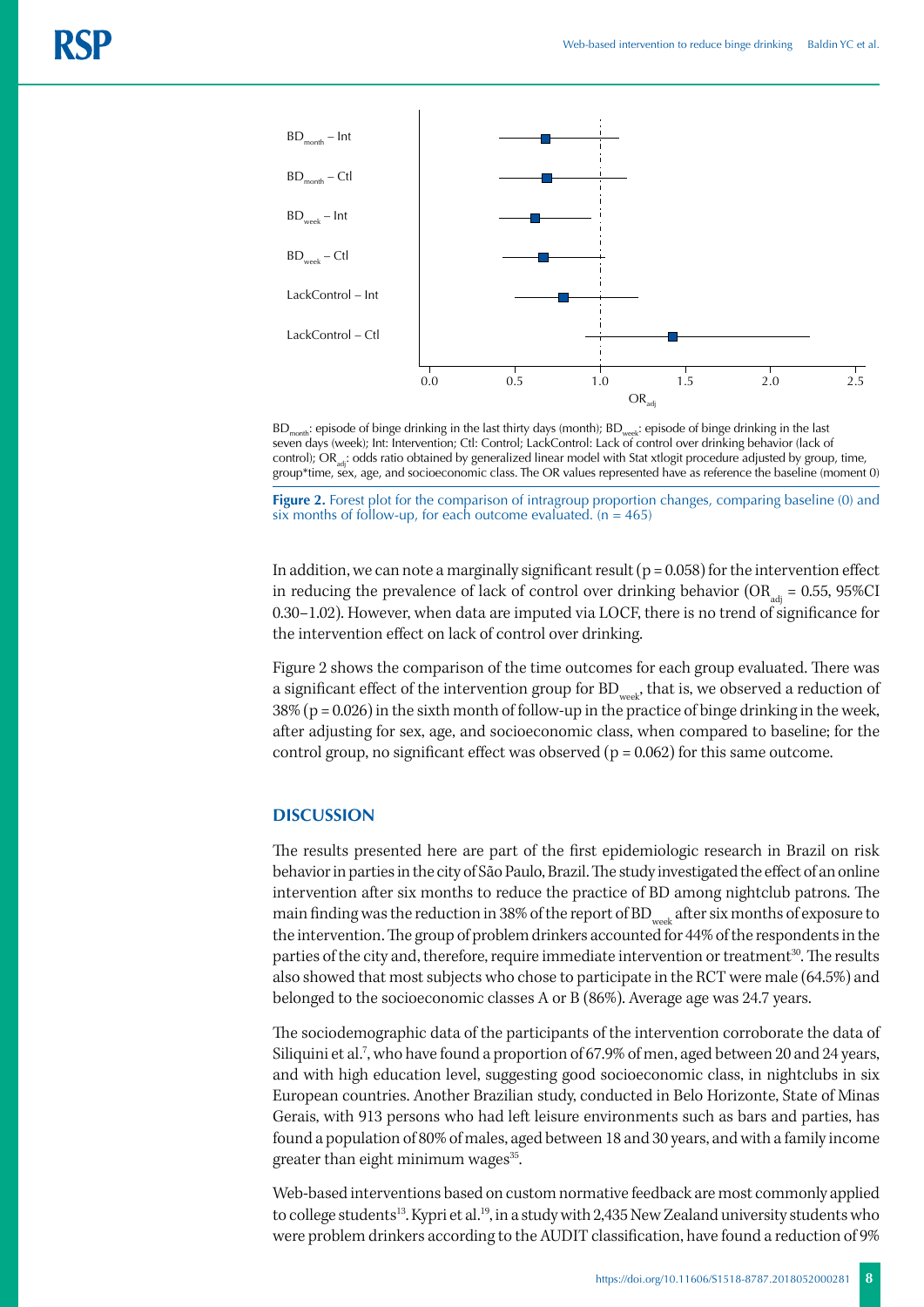in the frequency of drinking, 6% in the drinking amount, and 14% in the volume consumed after six months of exposure to a web-based intervention of personalized normative feedback. On the other hand, in a systematic review, Foxcroft et al.<sup>36</sup> have evaluated 66 studies seeking to determine the reduction of the harmful consequences of alcohol abuse in students from normative feedback. There were no significant benefits associated with interventions with social norms in this population, but the authors emphasize the difficulty of comparing these studies given the heterogeneity of design<sup>36</sup>.

In the city of Curitiba, in State of Paraná, a study with a university population comparing web-based interventions with non-computerized interventions (based on motivational interviews) has found more positive results in web-based interventions in the reduction of alcohol use, recommending this alternative to personal interviews, since they are easily accessed by students and cover a greater number of participants<sup>24</sup>.

This type of tool seems to have positive effects when analyzing the general population. In a systematic review, Tait and Christensen $^9$  have analyzed fourteen studies (n = 7,082) regarding online interventions for young persons with problem drinking and they have found a reduction of 12% in the amount of alcohol consumed, 35% in the frequency of BD, and 57% in the negative consequences of alcohol use in the different studies. In Brazil, Andrade et al.<sup>23</sup> have also analyzed digital tools in the general population in a study with 929 participants. The authors emphasize that, despite the relatively low adherence to the study, alcohol consumption can be reduced after six weeks in 62.5% of the users with harmful alcohol consumption, emphasizing the advantage of the tools being available to remote populations and at any time of the day.

The main advantage of the use of digital tools is their accessibility, especially among young university students<sup>16</sup>, a population that largely makes up the scenario of parties in São Paulo<sup>32</sup>, besides their cost-effectiveness and practicality<sup>15</sup>. For Simon-Arndt et al., who have applied the same type of intervention in US seamen, another great advantage of the method was the privacy provided by the Internet when compared to face-to-face actions<sup>17</sup>.

In this study, there was a significant reduction in the practice of BD in the week estimated at 38% among participants in the intervention group after six months, not observed in the control group. However, when evaluating the effect of the program (group-time interaction), the results for BD are not significant and the reduction in the lack of control is marginally significant, even though all odds ratios show a protective trend for the intervention. The more severe option, from a statistical point of view, of using the LOCF approach, considering that the losses maintained their baseline consumption pattern, suggests that there is no intervention effect in any of the evaluated outcomes. Thus, we cannot categorically state that said intervention is effective in this scenario, since we had a complete loss of significance when we included the losses in the analyses from the worst possible scenario (no change).

Among the limitations of this study, we can mention the rate of loss of subjects at the different stages, the difficulty of access to the Internet of some party goers, limiting the amplitude of the RCT, and the impossibility of comparing our results with other studies, given the unprecedented nature of the use of web-based interventions among nightclub patrons. Another limitation is related to the adaptation of the criterion of BD for women, since in this study, we considered as BD five or more doses for both sexes, while several studies choose to reduce the amount to four doses for women. Even with these limitations, the innovative nature of this study is reinforced in Brazil, a country marked by great damages from the abuse of alcohol by the population.

More studies are needed to evaluate this and other methodologies that reduce the prevalence and consequences of alcohol abuse, given the impossibility to reach a conclusion about the effectiveness of web-based intervention tools in reducing BD among nightclub patrons.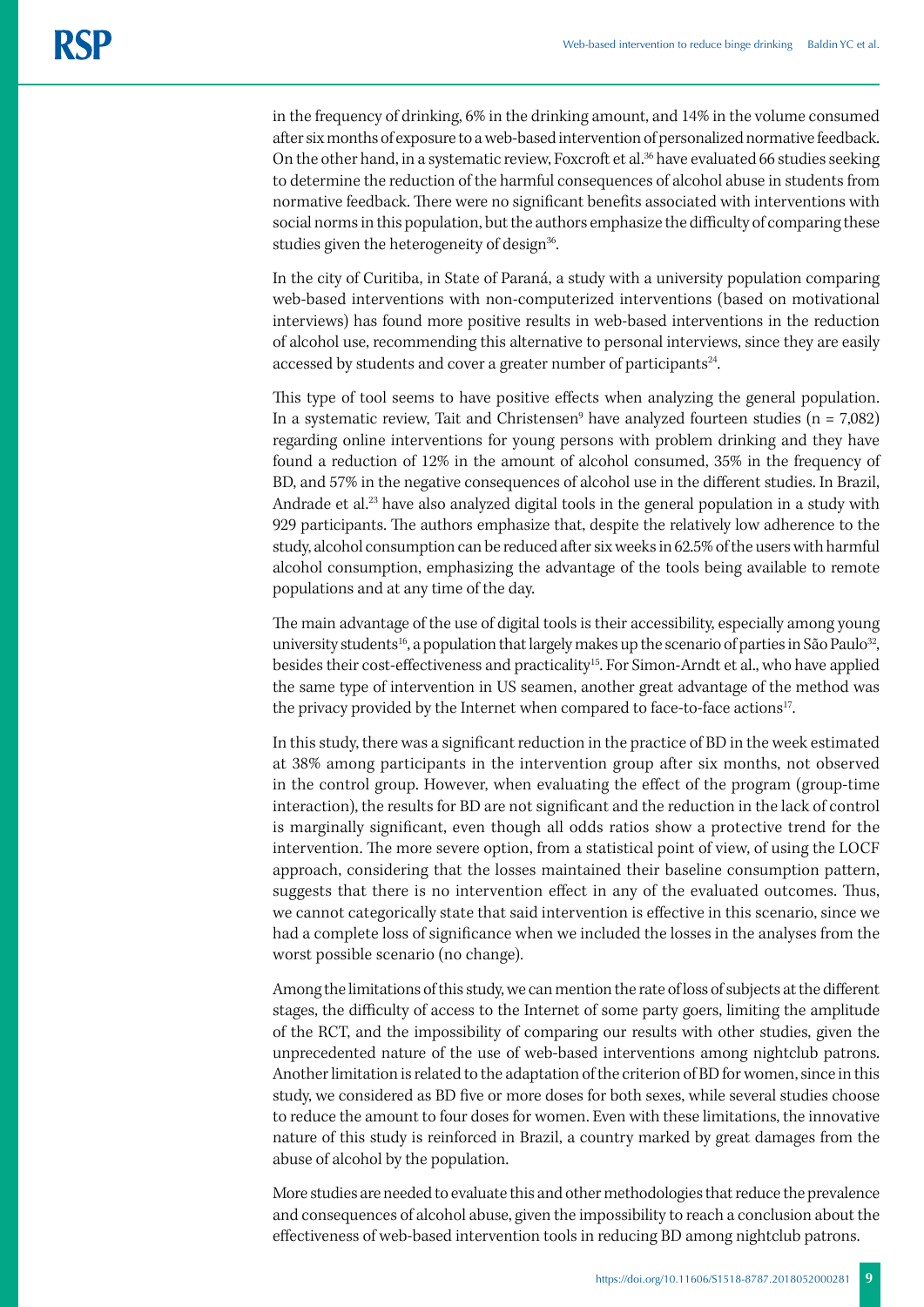#### **REFERENCES**

- 1. Calafat A, Koller M; Comisión de las Comunidades Europeas. Enjoying the nightlife in Europe: the role of moderation. Palma de Mallorca: IREFREA; 2003.
- 2. Graham K, Bernards S, Osgood DW, Wells S. Bad nights or bad bars? Multi-level analysis of environmental predictors of aggression in late-night large-capacity bars and clubs. *Addiction*. 2006;101(11):1569-80. https://doi.org/10.1111/j.1360-0443.2006.01608.x
- 3. Reingle J, Thombs DL, Weiler RM, Dodd VJ, O'Mara R, Pokorny SB. An exploratory study of bar and nightclub expectancies. *J Am Coll Health*. 2009;57(6):629-38. https://doi.org/10.3200/JACH.57.6.629-638
- 4. Demant J, Heinskou MB. Taking a chance: sex, alcohol and acquaintance rape. *Young*. 2011;19(4):397-415. https:/doi.org/10.1177/110330881101900403
- 5. Calafat A, Blay NT, Hughes K, Bellis M, Juan M, Duch M, Kokkevi A. Nightlife young risk behaviours in Mediterranean versus other European cities: are stereotypes true? *Eur J Public Health*. 2011;21(3):311-5. https://doi.org/10.1093/eurpub/ckq141
- 6. National Institute of Alcohol Abuse and Alcoholism. NIAAA Council approves definition of binge drinking. *NIAAA Newslett*. 2004 Winter [cited 2017 Jul 3];(3):3. Available from: https:// pubs.niaaa.nih.gov/publications/Newsletter/winter2004/Newsletter\_Number3.pdf
- 7. Siliquini R, Colombo A, Berchialla P, Bert F, TEND-D Group. Binge drinking and psychoactive drug use in a cohort of European youths. *J Public Health Res*. 2012;1(1):83-8. https://doi.org/10.4081/jphr.2012.e15
- 8. Naimi TS, Brewer RD, Mokdad A, Denny C, Serdula MK, Marks JS. Binge drinking among US adults. *JAMA*. 2003;289(1):70-5. https://doi.org/10.1001/jama.289.1.70
- 9. Tait RJ, Christensen H. Internet-based interventions for young people with problematic substance use: a systematic review. *Med J Aust*. 2010 [cited 2017 Jul 3];192(11 Suppl):S15-21. Available from: https://www.mja.com.au/system/files/issues/192\_11\_070610/tai10832\_fm.pdf
- 10. Rooke S, Thorsteinsson E, Karpin A, Copeland J, Allsop D. Computer-delivered interventions for alcohol and tobacco use: a meta-analysis. *Addiction*. 2010;105(8):1381-90. https://doi.org/10.1111/j.1360-0443.2010.02975.x
- 11. Kypri K, Langley JD. Perceived social norms and their relation to university student drinking. *J Stud Alcohol*. 2003;64(6):829-34. https://doi.org/10.15288/jsa.2003.64.829
- 12. McAlaney J, Bewick B, Hughes C. The international development of the 'Social Norms' approach to drug education and prevention. *Drugs (Abingdon Engl)*. 2011;18(2):81-9. https://doi.org/10.3109/0968787631003610977
- 13. Walters ST, Neighbors C. Feedback interventions for college alcohol misuse: what, why and for whom? *Addict Behav*. 2005;30(6):1168-82. https://doi.org/10.1016/j.addbeh.2004.12.005
- 14. Palfai TP, Winter M, Lu J, Rosenbloom D, Saitz R. Personalized feedback as a universal prevention approach for college drinking: a randomized trial of an e-mail linked universal web-based alcohol intervention. *J Prim Prev*. 2014;35(2):75-84. https://doi.org/10.1007/s10935-013-0337-9
- 15. Riper H, Straten A, Keuken M, Smit F, Schippers G, Cuijpers P. Curbing problem drinking with personalized-feedback interventions: a meta-analysis. *Am J Prev Med*. 2009;36(3):247-55. https://doi.org/10.1016/j.amepre.2008.10.016
- 16. White A, Kavanagh D, Stallman H, Klein B, Kay-Lambkin F, Proudfoot J, et al. Online alcohol interventions: a systematic review. *J Med Internet Res*. 2010;12(5):e62. https://doi.org/10.2196/jmir.1479
- 17. Simon-Arndt CM, Hurtado SL, Patriarca-Troyk LA. Acceptance of web-based personalized feedback: user ratings of an alcohol misuse prevention program targeting U.S. Marines. *Health Commun*. 2006;20(1):13-22. https://doi.org/10.1207/s15327027hc2001\_2
- 18. Lewis MA, Patrick ME, Litt DM, Atkins DC, Kim T, Blayney JA, et al. Randomized controlled trial of a web-delivered personalized normative feedback intervention to reduce alcohol-related risky sexual behavior among college students. *J Consult Clin Psychol*. 2014;82(3):429-40. https://doi.org/10.1037/a0035550
- 19. Kypri K, Hallett J, Howat P, McManus A, Maycock B, Bowe S, Horton NJ. Randomized controlled trial of proactive web-based alcohol screening and brief intervention for university students. *Arch Intern Med*. 2009;169(16):1508-14. https://doi.org/10.1001/archinternmed.2009.249